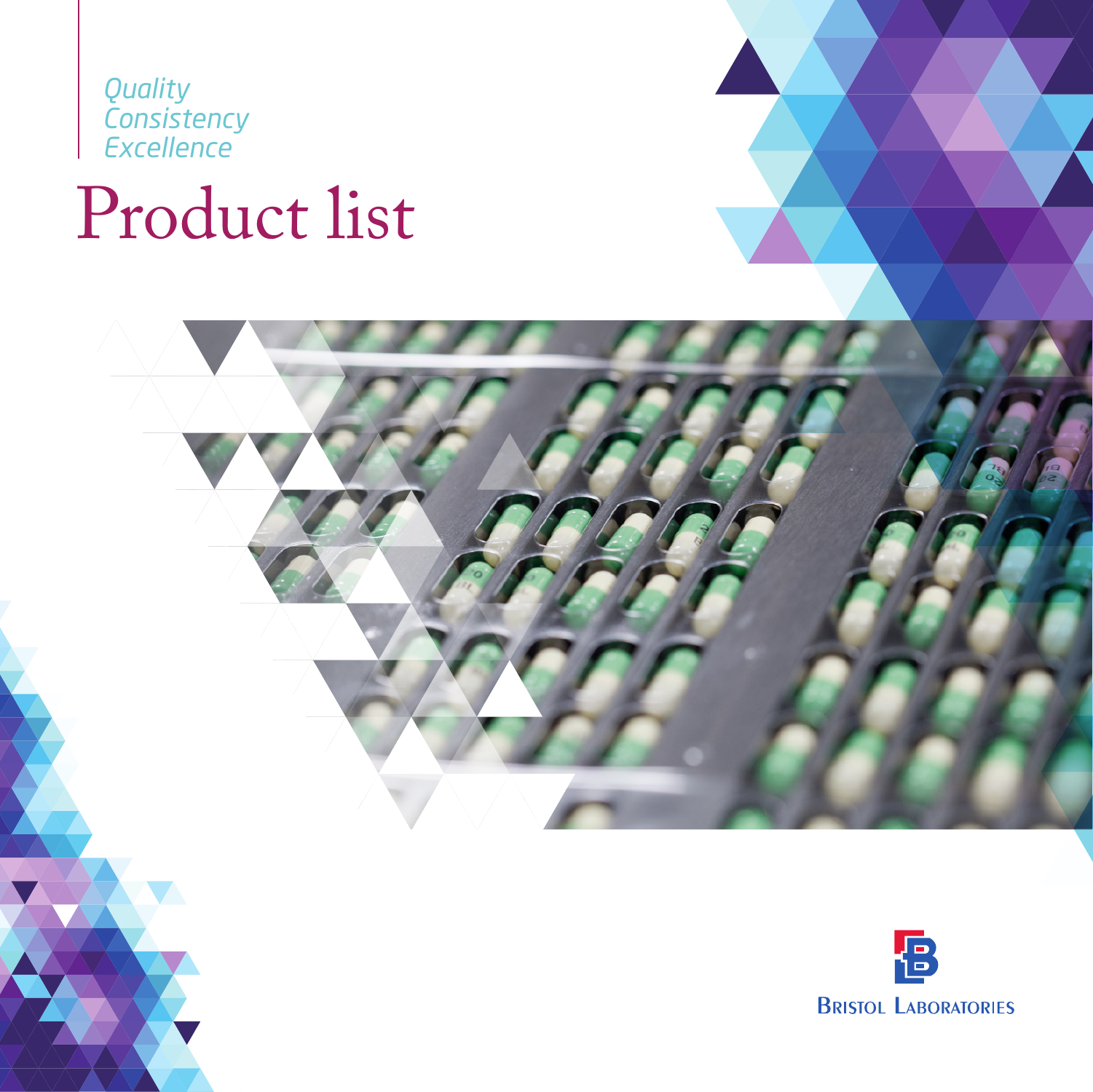# Consumer Healthcare Brands

Bristol Laboratories offers a growing list of Consumer Healthcare products for sale through both retail groups and pharmacies. Consumer Healthcare products currently available include brands in the following health categories: Allergy & Hayfever, Cold & Flu,

Candida Infections, Cardiovascular Health and Antacids for Gastrointestinal Health.

## For further information, please visit: **www.bristol-labsconsumercare.co.uk**

| Sr No.         | <b>Product</b>                                                                                     | <b>Strength</b>                 | <b>Presentation</b>   | <b>Legal Category</b> |
|----------------|----------------------------------------------------------------------------------------------------|---------------------------------|-----------------------|-----------------------|
| $\mathbf{1}$   | <b>Aspirin Tablets</b>                                                                             | 300 mg                          | 16s                   | GSL, P                |
| $\overline{2}$ | <b>Aspirin Enteric coated Tablets</b>                                                              | 75 mg                           | 28s, 56s              | GSL, P                |
| 3              | <b>Cetirizine HCI Film-Coated Tablets</b><br>(ALLACAN®)                                            | 10 <sub>mg</sub>                | 7s, 14s, 30s          | <b>GSL</b>            |
| $\overline{4}$ | <b>Chloroquine Phosphate Tablets</b>                                                               | 250 mg                          | 20s                   | $\mathsf{P}$          |
| 5              | <b>Dispersible Aspirin Tablets</b>                                                                 | 300 mg                          | 16s                   | <b>GSL</b>            |
| 6              | Hot Lemon Powder (Paracetamol)                                                                     | 1000 mg                         | 10 <sub>s</sub>       | <b>GSL</b>            |
| $\overline{7}$ | <b>Fluconazole Capsules</b>                                                                        | 150 mg                          | 1s                    | $\mathsf{P}$          |
| 8              | Ibuprofen Caplets (White Sugar Coated)                                                             | 200 mg                          | 12s, 16s              | <b>GSL</b>            |
| 9              | Ibuprofen Caplets (White Sugar Coated)                                                             | 200 mg                          | 24s, 48s, 96s         | $\mathsf{P}$          |
| 10             | Ibuprofen Caplets (White Sugar Coated)                                                             | 400 mg                          | 12s, 24s,<br>48s, 96s | $\mathsf{P}$          |
| 11             | <b>Ibuprofen Tablets</b>                                                                           | 200 mg                          | 16s                   | <b>GSL</b>            |
| 12             | Ibuprofen Tablets (Pink Sugar Coated)                                                              | 200 mg                          | 16s                   | <b>GSL</b>            |
| 13             | Ibuprofen Tablets (Pink Sugar Coated)                                                              | 200 mg, 400 mg                  | 24s, 48s, 84s         | $\mathsf{P}$          |
| 14             | Ibuprofen Tablets (Pink Sugar Coated)                                                              | 400 mg                          | 250s                  | $\mathsf{P}$          |
| 15             | Ibuprofen Tablets (White Sugar Coated)                                                             | 200 mg                          | 12s                   | <b>GSL</b>            |
| 16             | Ibuprofen Tablets (White sugar Coated)                                                             | 200 mg                          | 24s, 48s, 96s         | P                     |
| 17             | <b>Ibuprofen Tablets</b>                                                                           | 400 mg                          | 12s                   | $\mathsf{P}$          |
| 18             | Ispaghula husk (ISPAGEL ORANGE®)                                                                   | 3.5 <sub>g</sub>                | 10s/30s               | <b>GSL</b>            |
| 19             | Paracetamol + Caffeine + Phenylephrine                                                             | 300 mg / 25 mg / 5 mg           | 16s, 32s              | P, GSL                |
| 20             | Paracetamol + Phenylephrine HCl                                                                    | 650 mg / 10 mg, 1000 mg / 10 mg | 10 Sachets            | <b>GSL</b>            |
| 21             | Paracetamol + Phenylephrine HCI (LemoCalm<br>Cold & Flu and LemoCalm Max strength cold<br>and flu) | 650 mg / 10 mg, 1000 mg / 10 mg | 10 Sachets            | <b>GSL</b>            |

www.bristol-labs.co.uk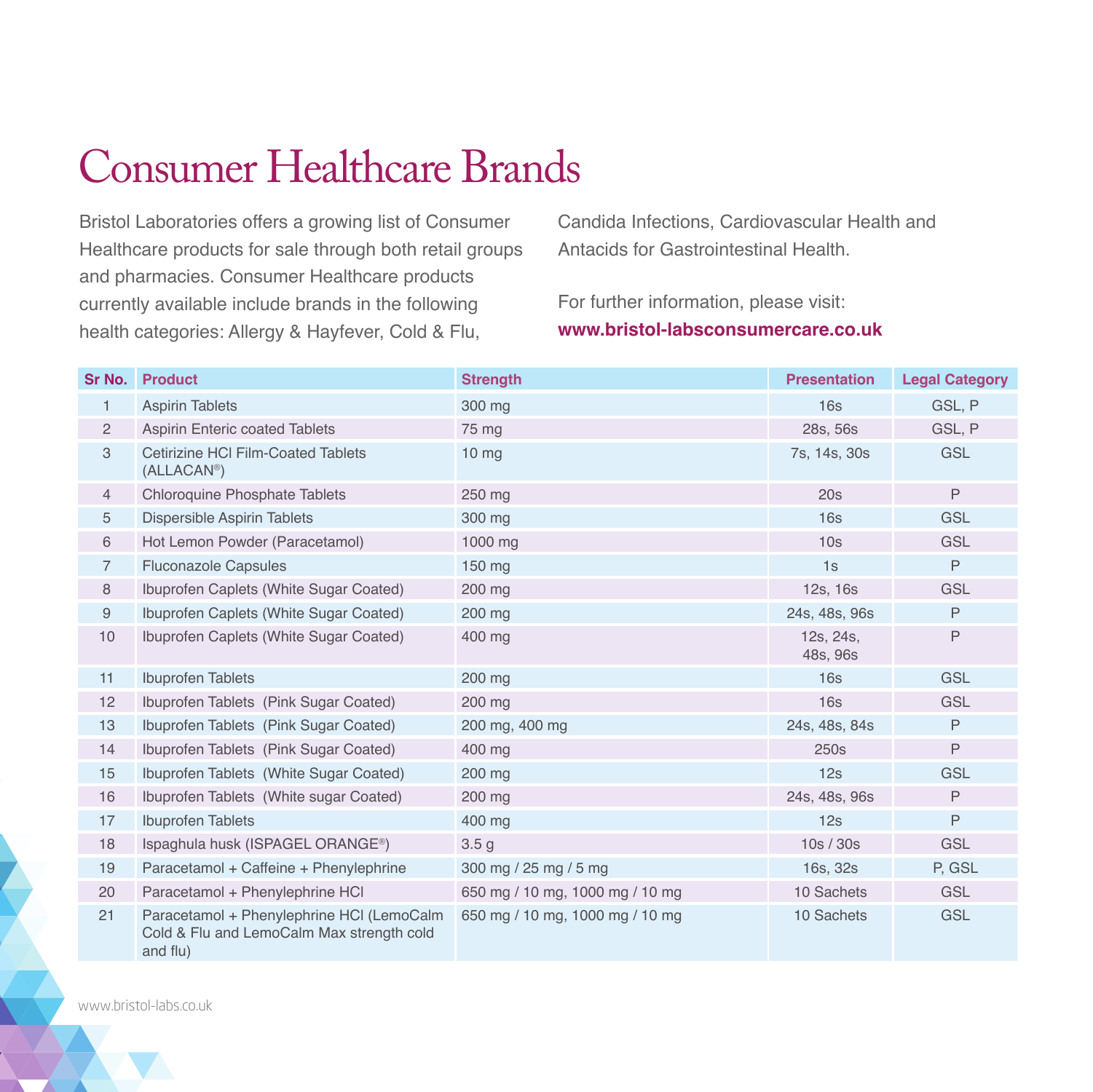

|    | <b>Sr No.</b> Product                                             | <b>Strength</b>       | <b>Presentation</b> | <b>Legal Category</b> |
|----|-------------------------------------------------------------------|-----------------------|---------------------|-----------------------|
| 22 | Paracetamol + Caffeine + Phenylephrine<br>(LemoCalm Plus)         | 300 mg / 25 mg / 5 mg | 16s, 32s            | P. GSL                |
| 23 | <b>Paracetamol Capsules</b>                                       | 500 mg                | 32s                 | P                     |
| 24 | Paracetamol Tablets / Caplets                                     | 500 mg                | 16s, 32s            | GSL, P                |
| 25 | Paracetamol + Caffeine Tablets                                    | 500 mg / 65 mg        | 16s                 | <b>GSL</b>            |
| 26 | Rantidine Tablets (RANICALM®)                                     | 75 mg                 | 12s, 14s            | GSL                   |
| 27 | <b>Rehydration Treatment Granules for</b><br><b>Oral Solution</b> | <b>ORS</b>            | 6s, 20s             | GSL                   |
| 28 | Sumatriptan Tablets (MIGRAITAN®)                                  | 50 mg                 | 2s                  | P                     |

# Upcoming Consumer Healthcare Brands

| Sr No.         | <b>Product</b>                                                               | <b>Strength</b> | <b>Presentation</b> | <b>Legal Category</b> |
|----------------|------------------------------------------------------------------------------|-----------------|---------------------|-----------------------|
|                | Aspirin + Paracetamol Tablets                                                | 250 mg / 250 mg | 10s                 | GSL                   |
| $\overline{2}$ | Aspirin + Caffeine (Toptabs)                                                 | 350 mg / 30 mg  | 24s, 30s and 48s    | P                     |
| 3              | Dextromethorphan Hydrobromide (Lemocalm<br>Dry Cough 10mg/5ml Oral Solution) | 10 mg $/$ 5ml   | 150ml               | P                     |
| 4              | Lactulose Oral Solution                                                      | 3.335 g / 5 ml  | 500ml               | P                     |
| 5              | <b>Rehydration Treatment Granules</b><br>for Oral Solution                   | <b>ORS</b>      | 20s                 | GSL                   |